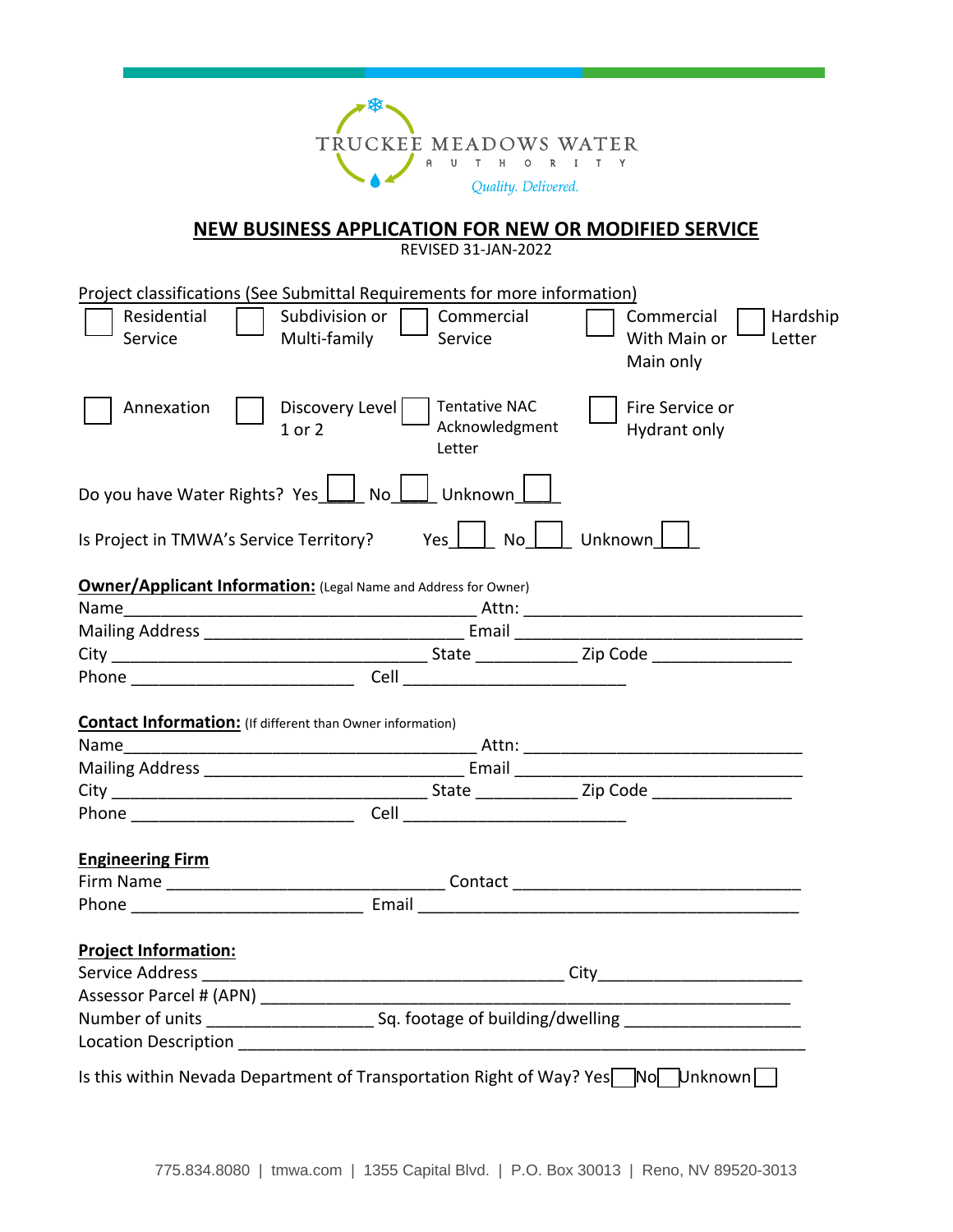| <b>Requested Services/Meters:</b> |                                                                                                                                                                                                      |
|-----------------------------------|------------------------------------------------------------------------------------------------------------------------------------------------------------------------------------------------------|
| Domestic:                         |                                                                                                                                                                                                      |
| Meter Size NA                     | Quantity ______                                                                                                                                                                                      |
| Meter Size NA                     | Quantity                                                                                                                                                                                             |
| Irrigation:                       |                                                                                                                                                                                                      |
| Meter Size NA                     | Quantity ______                                                                                                                                                                                      |
| Meter Size NA                     | Quantity                                                                                                                                                                                             |
| Is Re-vegetation Required?        |                                                                                                                                                                                                      |
| Yes $\Box$                        | No l                                                                                                                                                                                                 |
| <b>Internal Fire Service(s):</b>  |                                                                                                                                                                                                      |
| Size NA                           | Quantity                                                                                                                                                                                             |
| Fire Hydrant(s):                  |                                                                                                                                                                                                      |
| Quantity ______                   |                                                                                                                                                                                                      |
|                                   | Will any pumps be installed (i.e. sewer pump, booster pumps, hydronic heating with chemical additives,<br>etc.)? In accordance with NAC 445A.67195 appropriate backflow protection will be required. |
| No   Unknown   J<br>Yes [         | Type                                                                                                                                                                                                 |

**Brief Project Description (Include any project phasing):**

WATER RIGHTS DEDICATION – Applications for Residential Service, Subdivision/Multi-family, Commercial Service and Commercial With Main may require Applicant to dedicate water rights or purchase Will Serve Commitments before service will be provided.

A change of ownership during the application process will require a new application form for the new owner with proof of ownership. Additional fees may be required. Timelines will be evaluated at time of new application.

As TMWA is subject to Nevada's public records act, TMWA is required to provide non privileged public records to third parties upon request. TMWA will determine in its sole discretion whether the public records act applies to **documents specific to any future requests.**

**Owner understands and acknowledges that TMWA will forward this request and the findings or results of this request to the Owner of Record for the afore referenced parcel(s).** 

| <b>Owner's Signature</b>   | Date |
|----------------------------|------|
| <b>TMWA Representative</b> |      |

**Complete Submittal Date \_\_\_\_\_\_\_\_\_\_\_\_\_\_\_\_**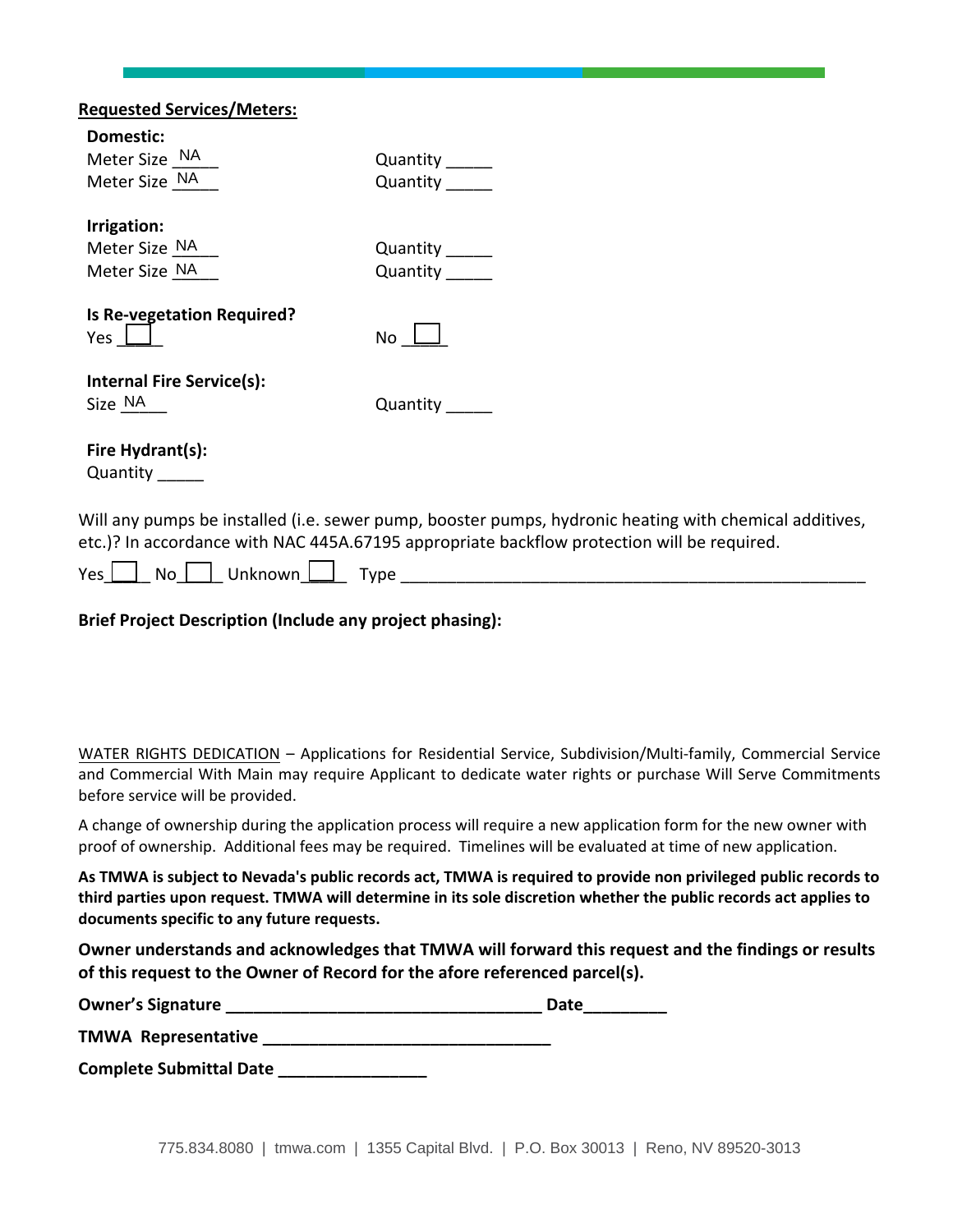**Submittal Requirements ALL SUBMITTALS ARE TO BE IN DIGITAL FORM** Partial submittals will not be accepted (updated 19-MAY-2022)

| <b>Required (X)</b>                                                                                 | Annexation     | Discovery<br>Level 1 or 2            | <b>Water Service</b><br>Acknowledgement<br>Letter | Residential<br>Service <sup>3</sup> | Commercial<br>Service     | Commercial<br>with Main   | Subdivision/<br>Multi-family     | <b>Fire Service</b><br>Only |
|-----------------------------------------------------------------------------------------------------|----------------|--------------------------------------|---------------------------------------------------|-------------------------------------|---------------------------|---------------------------|----------------------------------|-----------------------------|
| Initial Review Fee <sup>1</sup>                                                                     | $$5,100^{4,6}$ | $$4,500^{2,6}$                       | \$400                                             | \$600 <sup>4</sup>                  | $$2,000^4$                | $$3,500^5$                | $$5,300$ /phase <sup>4</sup>     | \$200 plus<br>\$600/service |
| Proof of Ownership (Copy of Deed or<br>Title Report)                                                | X              |                                      |                                                   | X                                   | $\boldsymbol{\mathsf{X}}$ | $\boldsymbol{\mathsf{X}}$ | X                                | X                           |
| Owner's Affidavit (ONLY if<br>appointing third party agent)                                         | X              |                                      | $\boldsymbol{\mathsf{X}}$                         | $\boldsymbol{\mathsf{X}}$           | X                         | X                         | X                                | X                           |
| Tentative Map Plans per City /<br>County Requirements <sup>2</sup>                                  |                |                                      | $\boldsymbol{\mathsf{X}}$                         |                                     |                           |                           |                                  |                             |
| Official Plat or Parcel Map<br><b>Digitally Sealed/Stamped</b>                                      |                | $\overline{\mathbf{h}}$<br>AVAILABLE |                                                   |                                     |                           |                           | X                                |                             |
| Full Civil Set<br><b>Digitally Sealed/Stamped</b>                                                   |                |                                      |                                                   | X                                   | X                         | X                         | X                                |                             |
| Approved Fire Hydrant Locations,<br>Demand & Duration                                               |                |                                      |                                                   | $\boldsymbol{\mathsf{X}}$           | $\boldsymbol{\mathsf{X}}$ | $\boldsymbol{\mathsf{x}}$ | X                                | X                           |
| Landscape & Irrigation Plans with<br>Separate Irrigation Demands<br><b>Digitally Sealed/Stamped</b> | IF AVAILABLE   |                                      |                                                   | If<br>Applicable                    | X                         | $\boldsymbol{\mathsf{x}}$ | X                                |                             |
| Water Design (W-1)<br><b>Digitally Sealed/Stamped</b>                                               |                |                                      |                                                   | X                                   | X                         | X                         | X                                | X                           |
| AutoCAD Files of Civil Set                                                                          |                |                                      | X                                                 | X                                   | X                         | $\boldsymbol{\mathsf{X}}$ | X                                |                             |
| Plumbing, Architectural Floor &<br><b>Mechanical Plans</b><br><b>Digitally Sealed/Stamped</b>       |                |                                      |                                                   |                                     | X                         | $\boldsymbol{\mathsf{x}}$ | Required for all<br>Multi-family |                             |

## Notes:

1 Check, Cash or Money Order only. Final project costs will be assessed at time of Water Service Agreement issuance in accordance with TMWA's current Rate Schedules.

2 Discovery findings are preliminary in nature and are based on the quantity and accuracy of the data received.

3 Applies to a single parcel with no more than two (2) dwelling units [i.e. 1 single family home, 1 single family home with a "mother-in-law" unit or 1 duplex]. All others will be Commercial Service applications.

- 4 Includes both initial Engineering and Lands Fee.
- 5 An additional \$400 Lands Research/Easement establishment fee will be required if main is located on private property.
- 6 Contact Project Coordinator for fee determination. Level 1 fees are reflected above. Level 2 fees are \$7,000.
- All Water Facility plan sets shall be 36" x 24" or 34" x 22". Plans plotted on larger formats will not be accepted.
- All CAD files shall follow industry standard layer controls and include the following, at a minimum:
	-
	- o Property Lines o Limits of Paving (curb/gutter/sidewalk) o Building Footprints
		-
- 
- o Easements o Curb and Building Pad Elevations o Proposed Utility Piping
- Above requirements are minimums. Additional information may be necessary depending upon the project complexity.